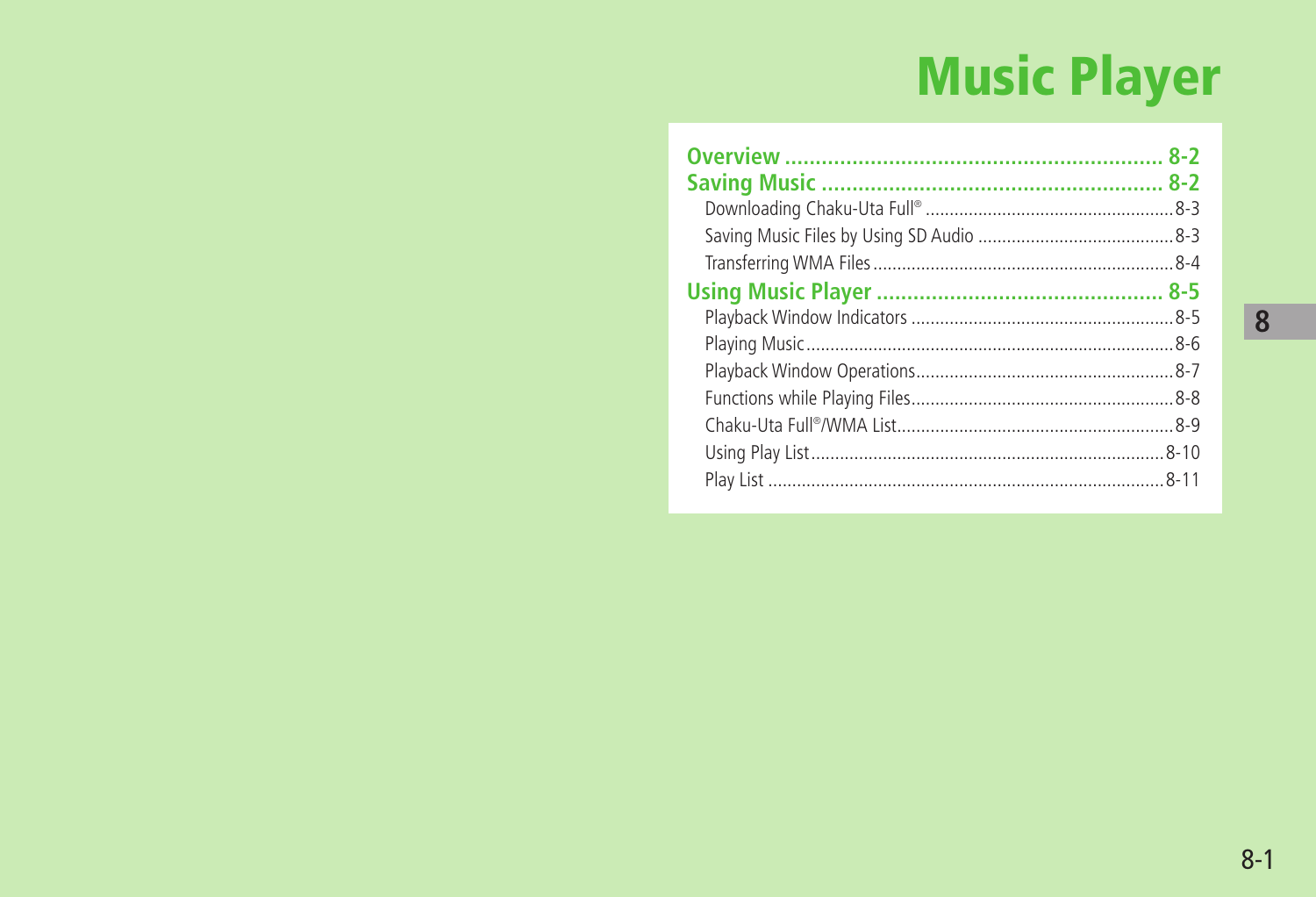# <span id="page-1-0"></span>**Overview**

## **Play music saved on 832P/microSD Card.**

 $\bullet$  Play List:  $\angle$ PP.8-10

## **Notes**

- Files may not play due to file support issues or microSD Card status, etc.
- When battery is low, Music Player cannot play files.
- When battery is low during playback, confirmation appears.
- Playback pauses for incoming calls or Alarm. Playback resumes after calls are received or Alarm sounds.

## **Music Illumination**

- Notification Light illuminates when playback starts. When playback starts during charging, Music Illumination lights before Charging Indicator.
- To turn off light, set **Music** to **OFF** in Notification Light setting (<del>f</del>P.17-9).

**Note**

● Use earphone when listening to music.

# **Saving Music**

## **Save Music to play on Music Player.**

| <b>Download</b><br>Chaku-Uta Full®<br>$(2P.8-3)$ | Open site link to download and save songs<br>Supported file format: SMC, MPEG-4<br>(MPEG-4 AAC, MPEG-4 AAC+ (HE-AAC),<br>Enhanced aacPlus) |
|--------------------------------------------------|--------------------------------------------------------------------------------------------------------------------------------------------|
| Save Music via<br>SD Audio $(\mathcal{F}P.8-3)$  | Save music CD songs via PC to microSD Card in<br>AAC format<br>Supported file formats: MPEG-2 AAC,<br>MPEG-2 AAC+SBR                       |
| <b>Save WMA files</b><br>$(2P.8-4)$              | Save Windows Media® Audio (WMA) files in PC<br>to microSD Card via Windows Media® Player<br>Supported file formats: WMA                    |

● Some files may not play even if format is supported.

● Copy protected files do not play after license expiry (Content Key:  $2P.9-5$ ).

## **Copy Protected Files**

Copy protected files may not play, be saved or forwarded. To play a copy protected file, obtain Content Key ( $\mathcal{F}P.9-5$ ). Confirm file expiry date or usage limitations (Music info: r  $\mathcal{F}P.8-8$ ).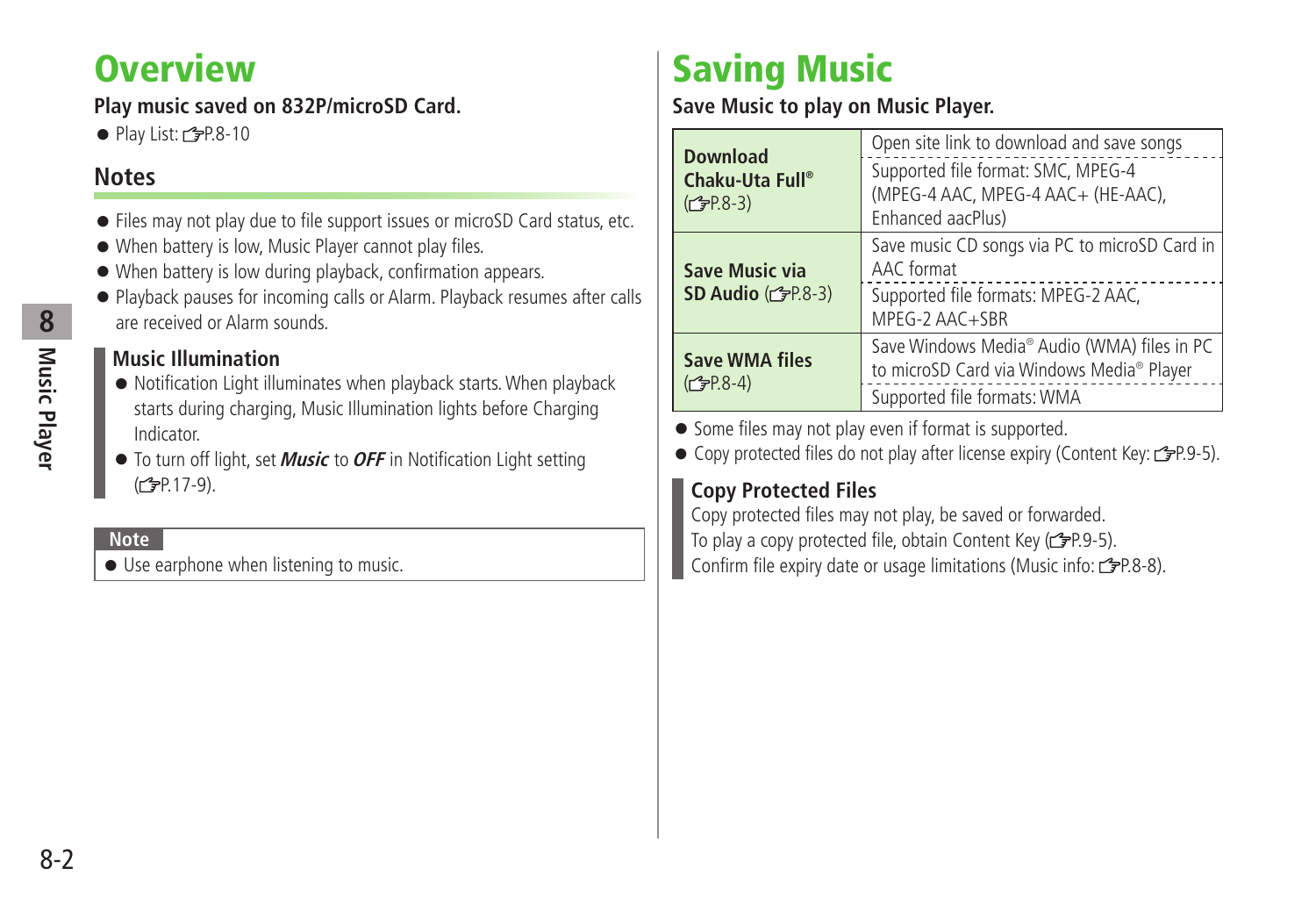# **8** Music Player **Music Player**

### <span id="page-2-0"></span>**Saving Music Files on PCs**

When saving music files to microSD Card via PC or other devices for use with 832P, observe the following guidelines:

- Copyrighted Works
	- ・ Do not infringe on third party/intellectual property rights.
	- ・ microSD Card music files are limited to private use.
- Obtain software to convert file format.
	- ・ Refer to websites providing software.
	- ・ Performance of some software types is not guaranteed.

# **Downloading Chaku-Uta Full®**

## **Access websites directly from Music Player to download Chaku-Uta Full® files.**

● View details (price, expiry date, etc.) on source website.

## **Main Menu ▶ Music Player ▶ Data Manager ▶ Main Folder Download Music**

# **1 YES**

832P connects to the Network and Download site appears.

● Follow onscreen instructions to download files.

#### **Note**

● Alternatively, follow these steps to access Download site: **Main Menu ▶ Data Folder ▶ Music ▶ Main Folder Download Music** YES

# **Saving Music Files by Using SD Audio**

## **Note**

- Saving music files requires following:
	- ・ 832P
	- ・ microSD Card (commercial item)
	- ・ USB cable (not included)
	- ・ PC (Windows® 2000, Windows® XP, Windows Vista®)
	- ・ Software for PC (commercial item)
		- Panasonic brand "SD-Jukebox" is recommended. Purchase SD-Jukebox from website below:
		- http://club.panasonic.jp/mall/sense/ (Japanese only)
	- ・ Music CD to save

## **Main Menu > Settings > Connectivity > USB Mode**  $\triangleright$  **microSD Mode**

- **1** Connect 832P to a PC via USB cable
- **2** Activate SD-Jukebox on PC
- **3** Set a music CD on PC
- **4** Save music files to micro SD card
	- See SD-Jukebox manual for usage information.
	- After saving, release USB cable from 832P.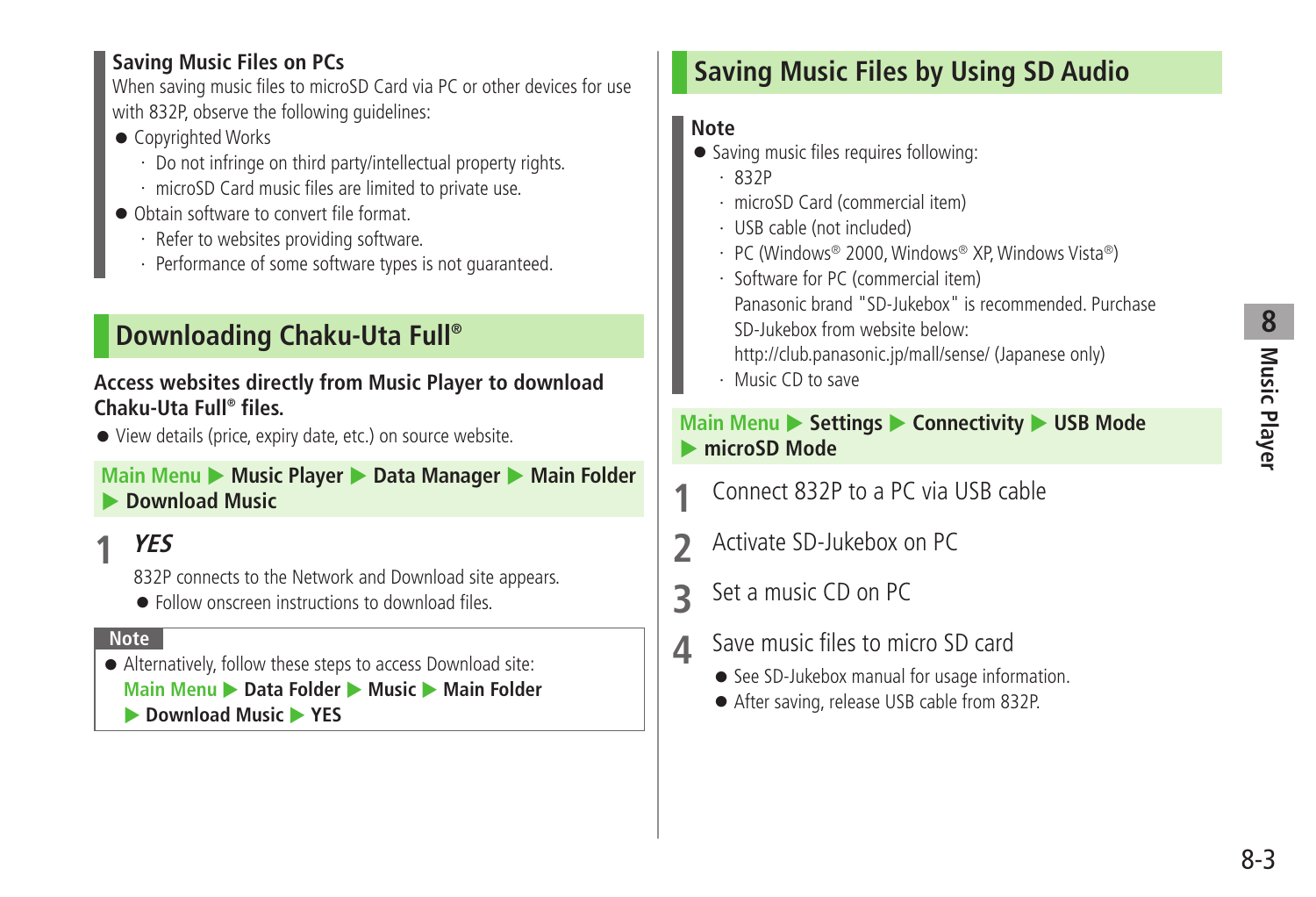# <span id="page-3-0"></span>**Transferring WMA Files**

#### **Transfer WMA files from PC to microSD Card via Windows Media® Player. Up to 600 files can be saved per microSD Card.**

- Use PC with Windows Media<sup>®</sup> Player installed.
- When using Windows Media® Player 10 (10.00.00.3802 or later)/11 on Windows® XP, use Windows® XP Service Pack 2 or later.
- When using Windows Vista®, use Windows Media® Player 11.
- Have USB cable ready (Transferring Data via USB Cable: £P.10-6)
- Insert microSD Card into 832P beforehand

### **Main Menu ▶ Settings ▶ Connectivity ▶ USB Mode MTP Mode**

**1** Connect 832P to a PC via USB cable

Follow Windows Media<sup>®</sup> Player operations to transfer WMA files from PC to microSD Card.

- Refer to Windows Media<sup>®</sup> Player Help for operations.
- Terminate all software applications before releasing USB cable.

#### **Note**

- Do not remove microSD Card while transferring files to microSD Card. Files may be damaged.
- WMA files overwrite existing files with same name in handset when copied from PC. To check file names, refer to Windows Media® Player Help.
- 832P may not recognize WMA files saved to a microSD on a different handset. Handset may not recognize WMA files from PCs if **USB Mode** is set to **MTP Mode**. Delete WMAudio and WMSystem folders in My Items (MY FOLDER) on microSD, or format microSD Card ( $\equiv$ P.9-17) via PC. Formatting microSD deletes all saved files.
- When saving WMA files to microSD Card without using Windows Media® Player, create a folder on microSD Card.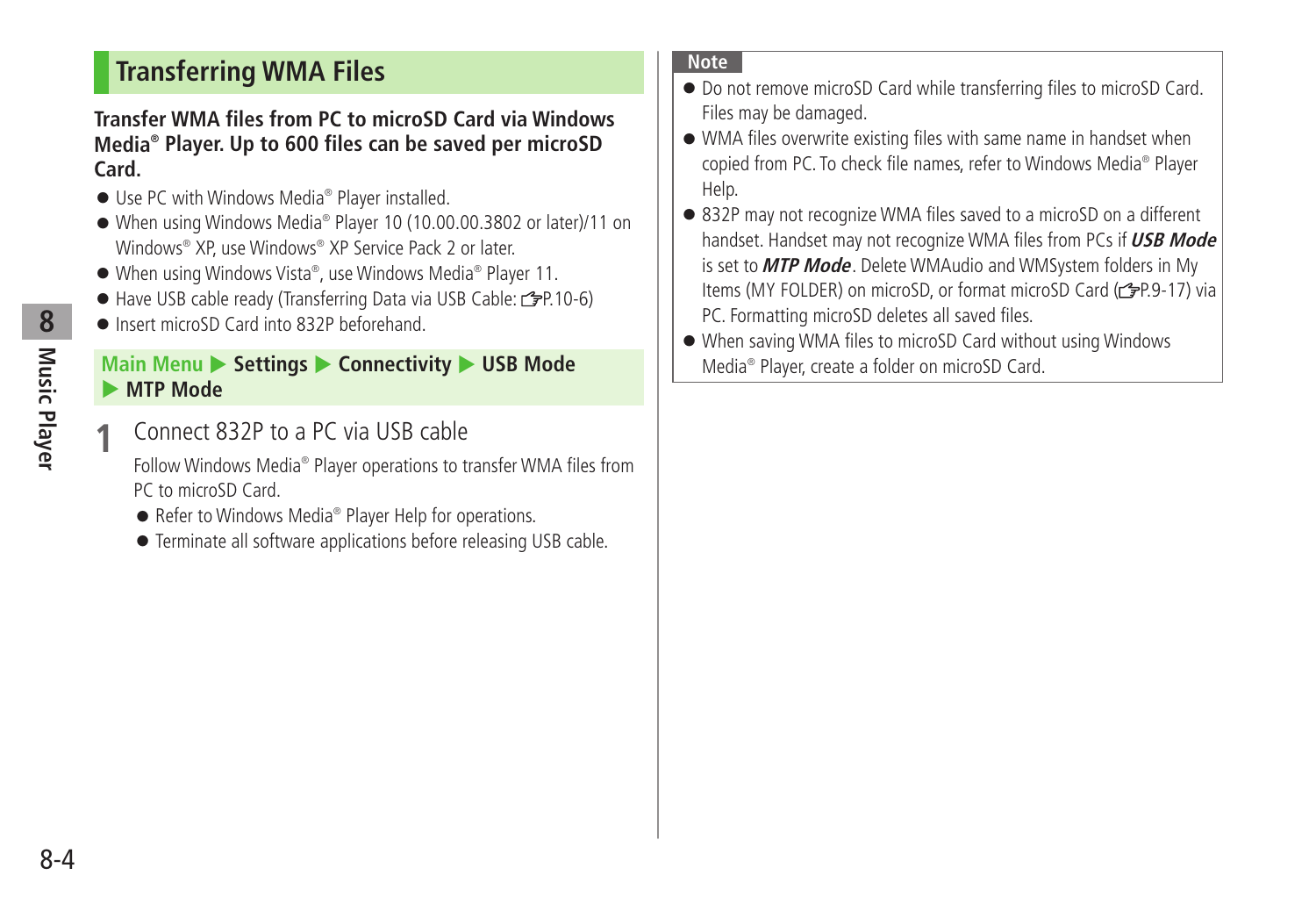# <span id="page-4-0"></span>**Using Music Player**

# **Playback Window Indicators**



|    | <b>Item</b>              | <b>Description</b>                                                                                   |
|----|--------------------------|------------------------------------------------------------------------------------------------------|
| 10 | File Number/Total Number |                                                                                                      |
| ❷  | Title                    |                                                                                                      |
| ❸  | Artist                   |                                                                                                      |
| 0  | Status                   |                                                                                                      |
| 10 | Elapsed Time/Total Time  |                                                                                                      |
| 6  | Play Mode Indicators     | Play only one $\Box$ Repeat one<br>$\geq$ Random<br>Repeat all<br>>P Random play&repeat<br>DEMO DEMO |
| ❼  | <b>Equalizer Setting</b> | NORMAL Normal<br>H.BASS1 H.BASS1<br>H.BASS2 H.BASS2<br>Train<br><b>TRAIN</b>                         |
| 8  | Stereo/Monaural          | <b>STEREO</b> Stereo<br><b>MONO</b> Monaural                                                         |
| 10 | Listening Setting        | <b>SURROUND</b> Surround-sound<br>NATUR1<br>Natur 1<br>NATUR2 Natur 2                                |
| ❶  | Remaster Setting ON      |                                                                                                      |
| ❶  | Volume                   |                                                                                                      |
| ⊕  | Lyric                    |                                                                                                      |
| ®  | URL                      |                                                                                                      |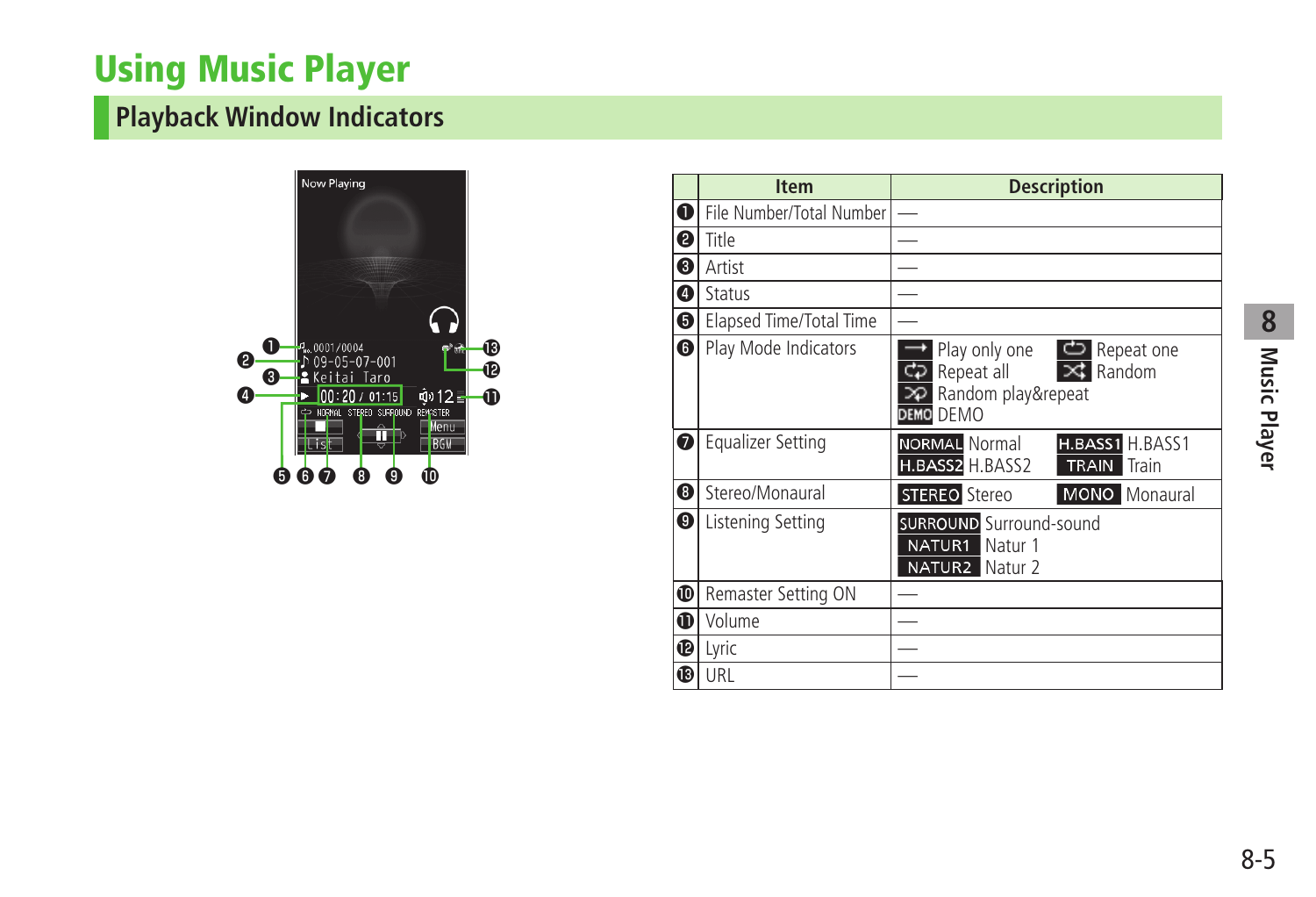# <span id="page-5-0"></span>**Playing Music**

## **Main Menu > Music Player**

# **1 Player**

Player Menu window appears.

● Last playback window appears. To open Player menu: CLR twice.

#### Music Player **EMIL Tracks**  $2$   $B<sub>2</sub>$  Artist 3 MAIbum 4 婴 Genre 即Play List

## **Player Menu Window**

# **Music Player** Music Player

# **2** Select a category (See below)

| <b>Item</b>       | <b>Operation/Description</b>             |
|-------------------|------------------------------------------|
| <b>All Tracks</b> | Select files from 832P & microSD Card    |
| <b>Artist</b>     | Select files from Artist folder          |
| Album             | Select files from Album folder           |
| Genre             | Select files from Genre folder           |
| <b>Play List</b>  | Select group of files saved to Play List |
|                   |                                          |

appears for currently/previously played Play List.

# **3** Select a file

Selected file plays.

- "★" appears for currently/previously played file.
- Playback Window Operations: <del>『</del>P.8-7

 $\bullet$  To end playback,  $\boxed{\odot}$  [ $\boxed{\bullet}$ ]

#### **Note**

- mp4/3gp files in Ring Songs&Tones folder can also be played in Music Player.
- When playing back files with handset closed, missed calls or new messages cannot be checked by even if **Info Notice Setting**  ( P.17-7) is **ON**.

# **Changing Play Mode**

## **Main Menu** Music Player

# **1 Player**

Player Menu window appears.

● Last playback window appears. To open Player menu: CLR twice.

# **2** *[x]* [Menu]  $\rightarrow$  *Play mode setting*

# **3** Select an item (See below)

| <b>Item</b>       | <b>Operation/Description</b>                      |
|-------------------|---------------------------------------------------|
| <b>Normal</b>     | Play all files in selected category/Play List     |
| Play only one     | Play selected file                                |
| <b>Repeat one</b> | Repeat selected file                              |
| <b>Repeat all</b> | Repeat all files in selected category/Play List   |
| Random            | Play selected category/Play List files randomly   |
| Random            | Repeat selected category/Play List files randomly |
| play&repeat       |                                                   |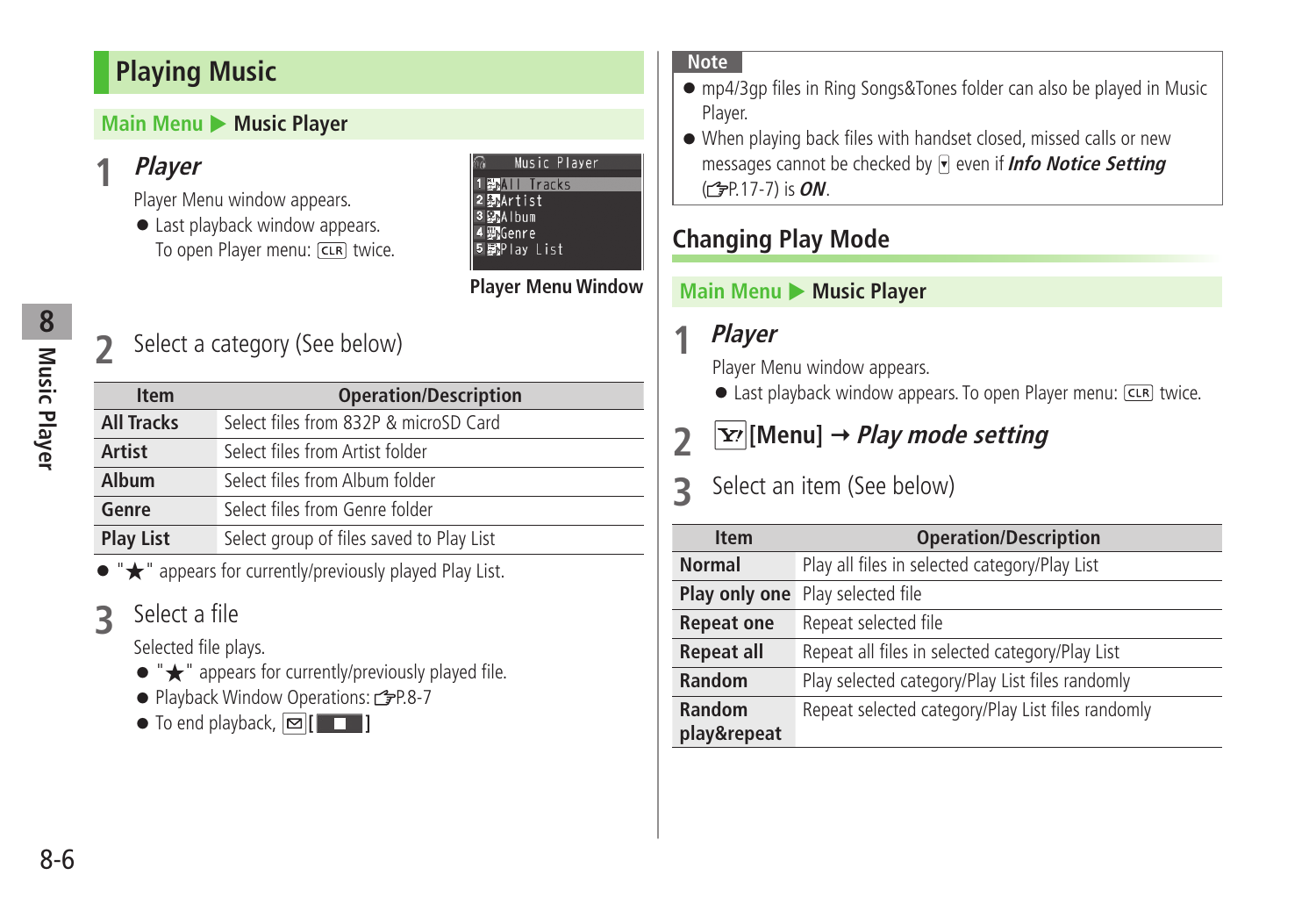# <span id="page-6-0"></span>**Using Other Functions while Listening to Music (Play Background)**

Use Phone Book, Messaging, Internet, etc. while listening to music.

- **1** While playing file, **[BGM]**
- To end,  $\circled{2}$  in Standby  $\rightarrow$  *End player*

#### **Note**

- Some functions cannot operate simultaneously.
- Volume or play mode change is not available during Play Background.

# **Playing Chaku-Uta Full® /WMA Files as Demo**

**Main Menu > Music Player > Data Manager** 

**1** Select an item (See below)

| <b>Item</b>        | <b>Operation/Description</b>                 |
|--------------------|----------------------------------------------|
| <b>Main Folder</b> | View Chaku-Uta Full® list                    |
|                    | $\geq$ Select a folder                       |
|                    | • To view file list in handset/microSD Card: |
|                    | ඏ [Phone/microSD]                            |
| <b>WMA</b>         | View WMA list                                |

- **[o] [Change]** to toggle display view in Chaku-Uta Full<sup>®</sup> and WMA list.
- **2** Select a Chaku-Uta Full<sup>®</sup> or WMA file

Demonstration playback starts.

# **Playback Window Operations**

| <b>Adjust Volume</b>                                   | $ O $ or $ A $                                                                                                           |
|--------------------------------------------------------|--------------------------------------------------------------------------------------------------------------------------|
| <b>Play Previous*</b>                                  | $\circ$ or press and hold $\circ$<br>When playback time is over<br>three seconds, previous file<br>plays from beginning. |
| Play Next*                                             | $\circ$ or press and hold $\overline{\mathbf{v}}$                                                                        |
| <b>Rewind</b>                                          | Press and hold O                                                                                                         |
| <b>Forward</b>                                         | Press and hold $\alpha$                                                                                                  |
| Pause/Resume                                           |                                                                                                                          |
| <b>Stop</b>                                            | ⊠∥                                                                                                                       |
| <b>View Next Jacket/Lyric</b>                          | 3                                                                                                                        |
| <b>View Previous Jacket/Lyric</b>                      | $\overline{1}$                                                                                                           |
| Switch Jacket/Lyric Display                            | $\overline{2}$                                                                                                           |
| <b>Switch Playlist/Playback</b><br>Window <sup>*</sup> | <b>凹[List/Player]</b>                                                                                                    |
| Play Background*                                       | $\Omega$ [BGM]                                                                                                           |
| Switch Remaster (SP.8-8)                               | $\overline{9}$                                                                                                           |
| Switch Listening (CFP.8-8)                             | $\overline{8}$                                                                                                           |
| Switch Equalizer (CFP.8-8)                             | $\overline{7}$                                                                                                           |

\* Not available for playback as a demo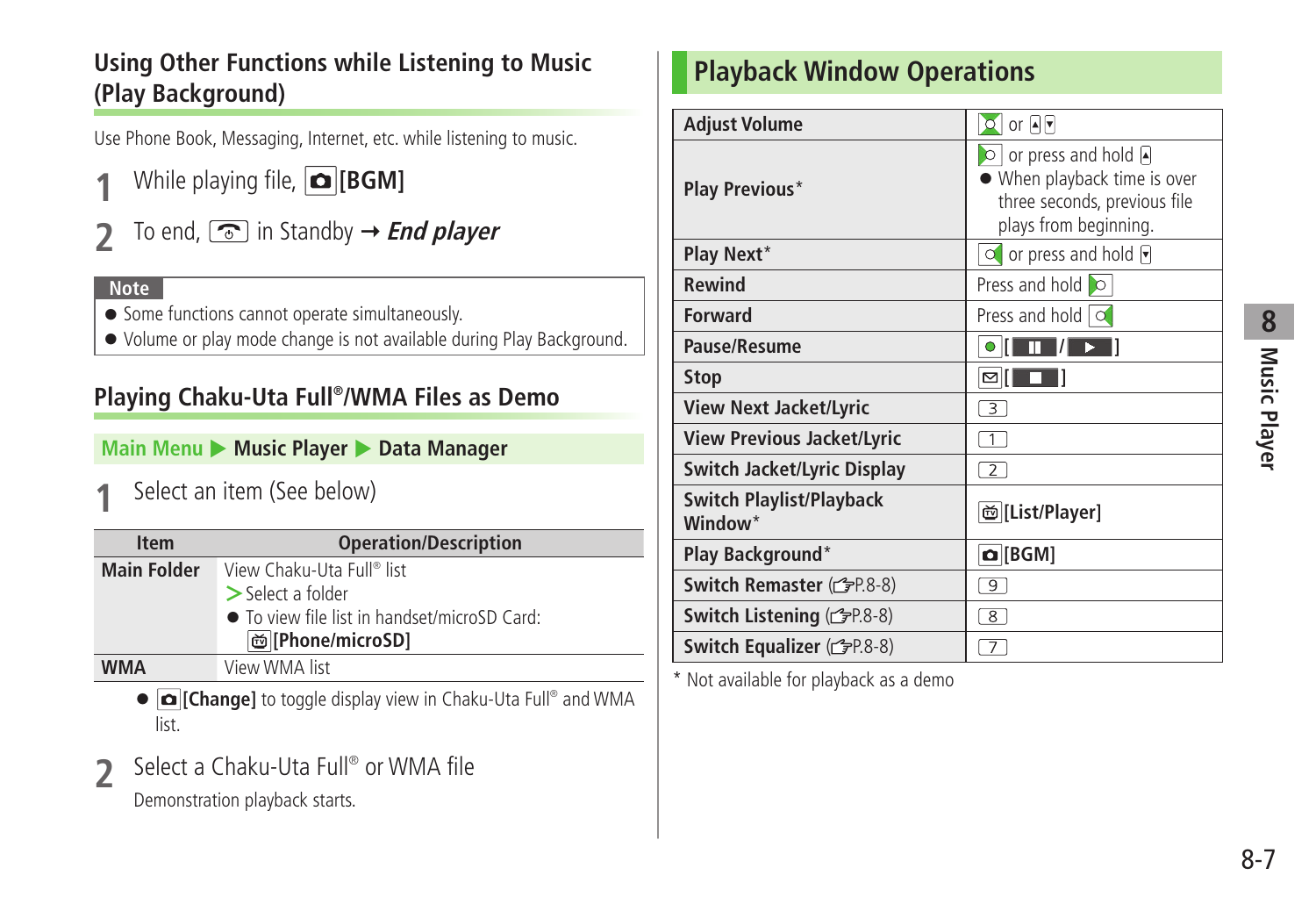# <span id="page-7-0"></span>**Functions while Playing Files**

## ■ Set Sound Effect

> While playing file, **[x7]** [Menu] → **Sound effect** → Select an item (See below)

| <b>Item</b>      | <b>Operation/Description</b>                               |
|------------------|------------------------------------------------------------|
| <b>Remaster</b>  | Complement sound from earphone to bring close to           |
|                  | original sound                                             |
|                  | $>$ ON or OFF                                              |
| Listening        | Add listening effect to sound from earphone                |
|                  | $>$ Select an item                                         |
|                  | · <b>Surround-sound</b> : Reproduce natural and            |
|                  | stereophonic sound                                         |
|                  | · <b>Natur 1 or Natur 2</b> : Complement sound specific to |
|                  | earphone to reproduce natural sound                        |
|                  | $\cdot$ OFF: Turn off Listening setting                    |
| <b>Equalizer</b> | Change quality of sound from earphone                      |
|                  | $>$ Select an item                                         |
|                  | · <b>Normal</b> : Reproduce normal sound                   |
|                  | · H. BASS1: Enhance low-pitched sound                      |
|                  | · H. BASS2: Enhance low-pitched sound even more            |
|                  | The face Milateria company di Londromo                     |

・ **Train**: Minimize sound leakage

## ■ **Functions Available in Playback Window**

**>**While playing file, **[x**<sup>2</sup>] **[Menu]** → Select an item (See below)

| <b>Item</b>           | <b>Operation/Description</b>                  |
|-----------------------|-----------------------------------------------|
| <b>Player menu</b>    | Show Player menu                              |
| Play mode             | Change play mode $(\mathcal{F}P.8-6)$         |
| setting               |                                               |
| Sound effect          | (fdeft)                                       |
| <b>Music info</b>     | Show song title, artist and playback time     |
| <b>Connect to</b>     | Open site link                                |
| Website               | $>$ YES                                       |
|                       | <b>Display image/</b> Show jacket or lyric    |
| <b>Display lyric</b>  |                                               |
|                       | Previous image/ Show previous jacket or lyric |
| <b>Previous lyric</b> |                                               |
| Next image/           | Show next jacket or lyric                     |
| <b>Next lyric</b>     |                                               |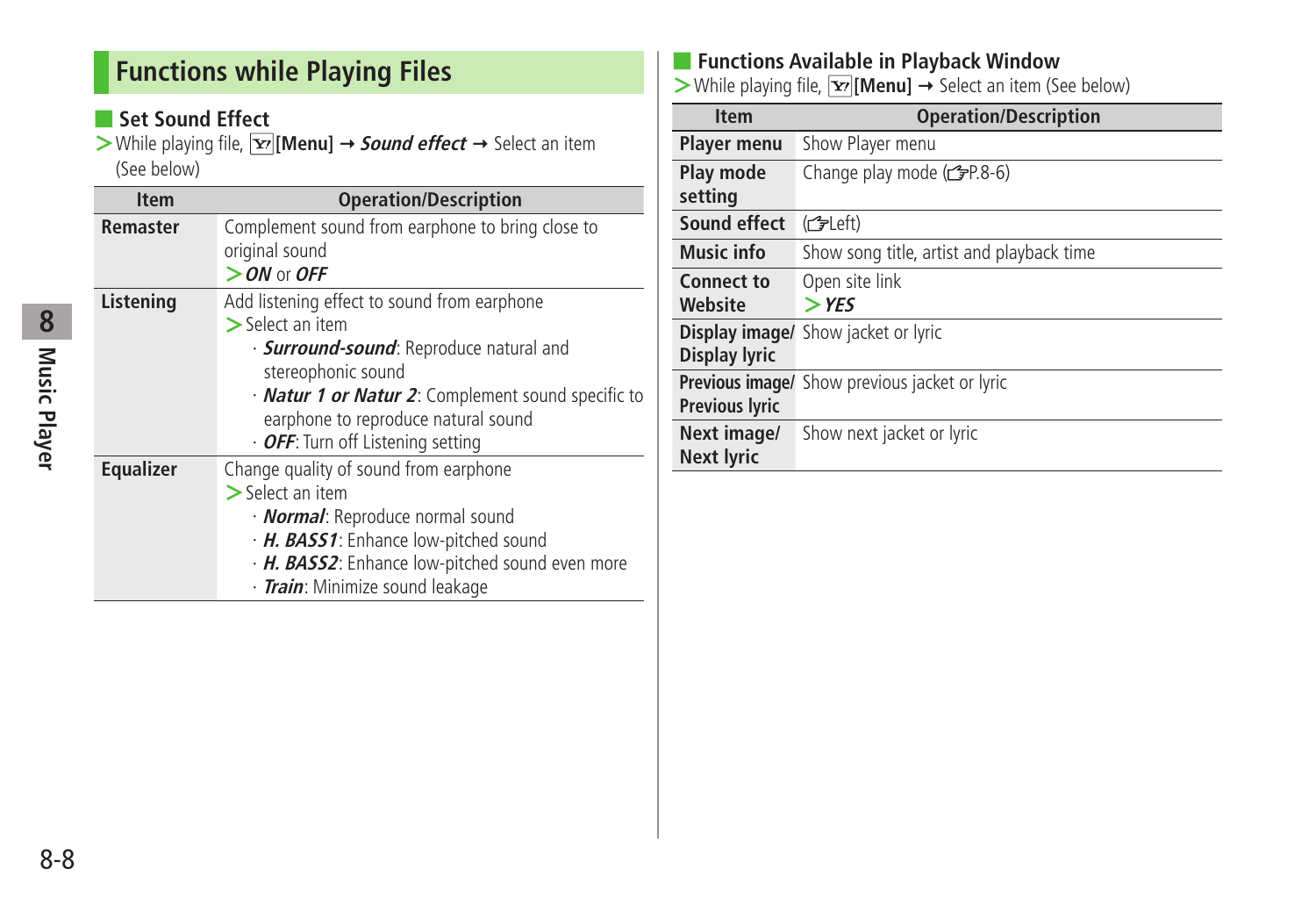# <span id="page-8-0"></span>**Chaku-Uta Full® /WMA List**

## **From Main Menu** Music Player **Data Manager**

## ■ **Confirm Memory Status**

**> [Menu] Memory Status**

## ■ **Functions Available in Chaku-Uta Full® Folder List**

 $>$  *Main Folder* → Highlight a folder →  $\overline{Y}$  [Menu] → Select an item (See below)

| <b>Item</b>        | <b>Operation/Description</b>                                       |
|--------------------|--------------------------------------------------------------------|
| Add folder         | $\triangleright$ Enter folder name                                 |
| <b>Edit folder</b> | $\triangleright$ Enter folder name                                 |
| name               |                                                                    |
|                    | <b>Delete folder</b> $\geq$ Enter Phone Password $\rightarrow$ YES |
| <b>Memory</b>      | > Confirm memory status/total files                                |
| <b>Status</b>      |                                                                    |

## ■ **Functions Available in Chaku-Uta Full® /WMA File List**

 $>$  **Main Folder** or **WMA** ( $\rightarrow$  Select a folder)  $\rightarrow$  Highlight a file  $\rightarrow$  $\boxed{\mathbf{Y}}$  [Menu]  $\rightarrow$  Select an item (See below)

| <b>Item</b>                   | <b>Operation/Description</b>                                                                  |
|-------------------------------|-----------------------------------------------------------------------------------------------|
| Set as ring<br>tone (Fullsong | Set Chaku-Uta Full® as ringtone<br>> Fullsong ring tone $\rightarrow$ Select an item          |
| ring tone) $1$                |                                                                                               |
| Set as ring                   | Set a segment of Chaku-Uta Full® as ringtone                                                  |
| tone (Point                   | <b>&gt; Point ring tone <math>\rightarrow</math></b> Select a segment $\rightarrow$ Select an |
| ring tone) $1$                | item                                                                                          |
|                               | $\bullet$ To confirm segment: $\boxed{\simeq}$ [Play]                                         |
| <b>Music info</b>             | Show song title, artist and playback time                                                     |
| Move $1$                      | $>$ Select a storage                                                                          |

| <b>Item</b>                                                            | <b>Operation/Description</b>                                                          |
|------------------------------------------------------------------------|---------------------------------------------------------------------------------------|
| Move to<br>microSD $1$                                                 | Move a Chaku-Uta Full® to microSD Card                                                |
| Add folder <sup>1</sup>                                                | > Enter folder name                                                                   |
| Multiple-                                                              | Select multiple Chaku-Uta Full®                                                       |
| choice $1$                                                             | > Check Chaku-Uta Full® $\rightarrow \boxed{Y'}$ [Menu] $\rightarrow$ <i>Delete</i> , |
|                                                                        | Move or Send Ir data $\rightarrow$ Operate selected item                              |
| Connect to<br>Website <sup>1</sup>                                     | Open site link<br>$>$ YES                                                             |
| Display image                                                          | Show jacket                                                                           |
| <b>Memory</b><br><b>Status</b>                                         | Memory status/total number of files appears                                           |
| DEL all                                                                | Delete all WMA licenses                                                               |
| licenses $2$                                                           | $>$ Enter Phone Password $\rightarrow$ YES                                            |
| <b>Delete this</b>                                                     | $>$ YES                                                                               |
| Delete all                                                             | Delete all files in folder                                                            |
|                                                                        | > Enter Phone Password $\rightarrow$ YES                                              |
| Attach to<br>$S!$ Mail <sup>1</sup>                                    | Send a file via S! Mail (referom Step 2 on P.13-4)                                    |
| Send Ir data 1                                                         | (C <sub>FP</sub> P.10-3)                                                              |
| IC                                                                     | (子P.10-5)                                                                             |
| transmission $1$                                                       |                                                                                       |
| Take contents $(\mathcal{F}P.9-5)$<br>keV <sup>1</sup>                 |                                                                                       |
| <sup>1</sup> Chaku-Uta Full® files only<br><sup>2</sup> WMA files only |                                                                                       |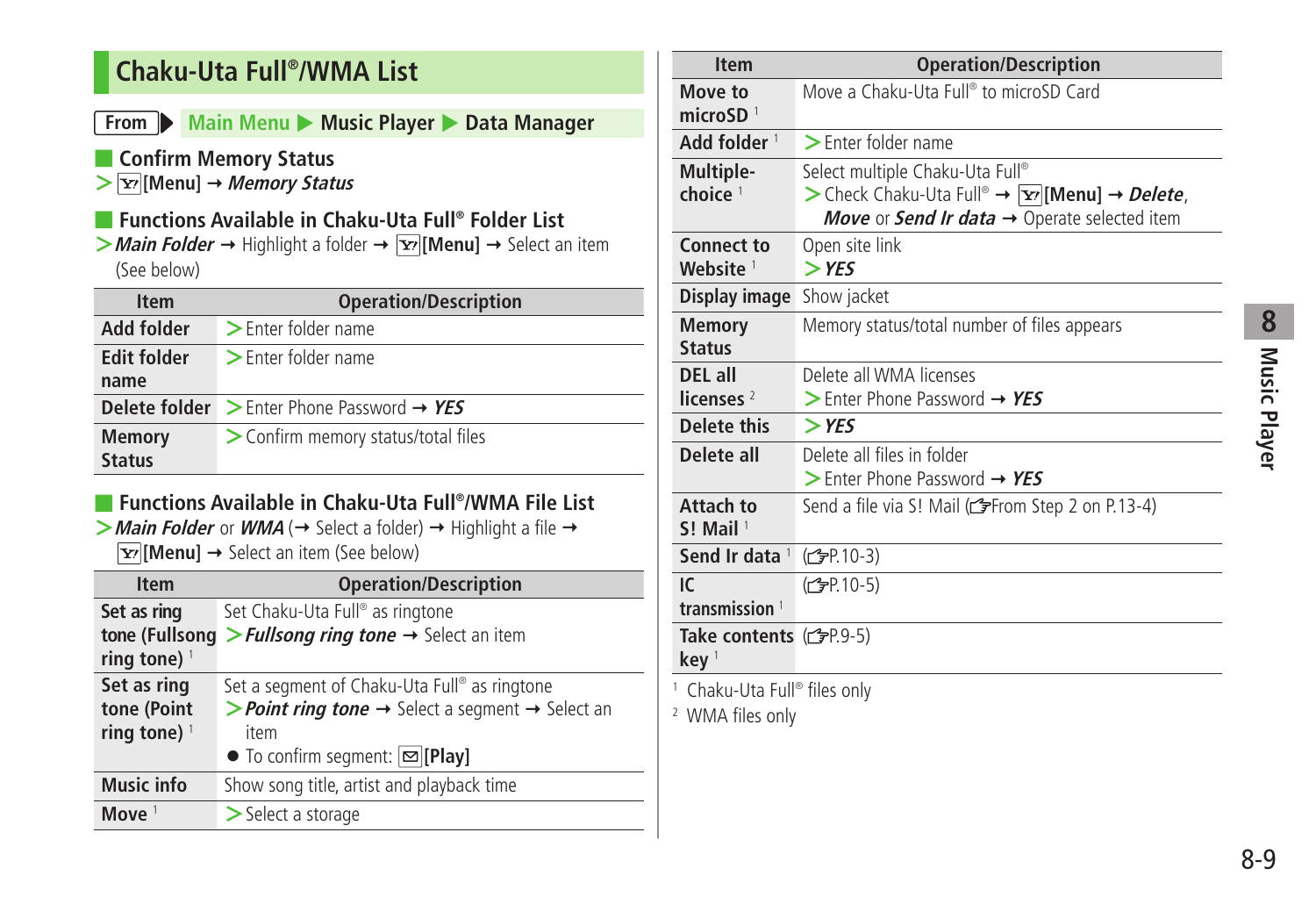# <span id="page-9-0"></span>**Using Play List**

**Use Play List to organize Data Folder music files. Select Music folder files to create Play List links to each file in its original folder.**

# **Creating New Play Lists**

● Maximum number of Play Lists to create and songs to save is as follows: Combined Play Lists: 30 Play Lists; 100 songs per list WMA Play Lists: 100 Play Lists; 250 songs per list SD Audio Play Lists: 99 Play Lists; 99 songs per list

## **Main Menu** Music Player

## **1 Player**

Player menu appears.

- Last playback window appears. To open Player menu: CLR twice
- *Play List*  $\rightarrow \boxed{\text{Y}}$  [Menu]  $\rightarrow$ **Create play list**  $\rightarrow$  **Select a** category and show file list  $\rightarrow$  Check files to save to Play List  $\rightarrow$ **[Finish]**



**3** Enter a Play List name

# **Playing Songs from Play List**

## **Main Menu > Music Player**

**1 Player**

Player menu appears.

- $\bullet$  Last playback window appears. To open Player menu:  $\overline{CER}$  twice
- **2** *Play List* **→ Select a Play List** 
	- To play back selected Play List from the beginning: **[Play]**
- **3** Select a file

Selected file plays back.



#### **Play List Contents Window**

#### **Note**

● mp4/3gp files in Ring Songs&Tones folder can also be added to Play List.

8-10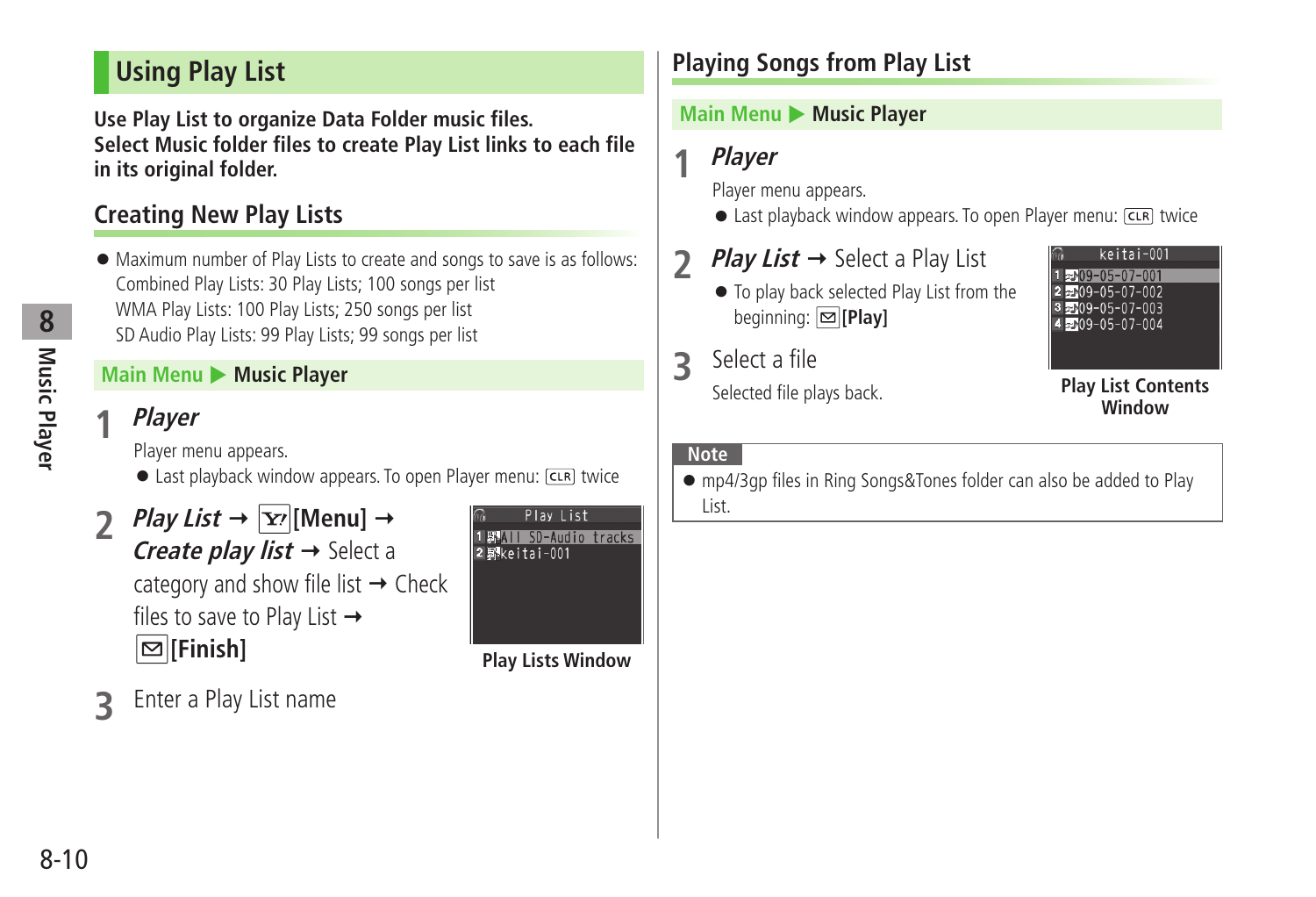# <span id="page-10-0"></span>**Play List**

|                                                                                                                                                       | From Main Menu Music Player Player Play List                                                                                                                 |  |
|-------------------------------------------------------------------------------------------------------------------------------------------------------|--------------------------------------------------------------------------------------------------------------------------------------------------------------|--|
| Functions Available in Play Lists Window<br>$\triangleright$ (Highlight a Play List) $\triangleright$ [Menu] $\rightarrow$ Select an item (See below) |                                                                                                                                                              |  |
| <b>Item</b>                                                                                                                                           | <b>Operation/Description</b>                                                                                                                                 |  |
| <b>Player menu</b>                                                                                                                                    | Open Player menu                                                                                                                                             |  |
| Play mode<br>setting                                                                                                                                  | Change play mode (rgP.8-6)                                                                                                                                   |  |
| Create<br>play list                                                                                                                                   | Create a new Play List (reate 10)                                                                                                                            |  |
|                                                                                                                                                       | <b>Copy play list</b> Copy a Play List<br>$\triangleright$ Enter a Play List name                                                                            |  |
| Edit pl. list<br>name                                                                                                                                 | Edit a Play List name<br>> Edit Play List name                                                                                                               |  |
| Add                                                                                                                                                   | Add files to a Play List<br>$\triangleright$ Select a category, and show file list $\rightarrow$ Check files to<br>add $\rightarrow \boxed{\infty}$ [Finish] |  |
| <b>Delete</b><br>play list                                                                                                                            | $\triangleright$ Select an item $\rightarrow$ Operate selected item                                                                                          |  |

## ■ **Functions Available in Play List Contents Window**

 $>$  Select a Play List  $→$  (Highlight a file)  $→$   $\boxed{Y}$ [**Menu**]  $→$  Select an item (See below)

| <b>Item</b>                      | <b>Operation/Description</b>                                                                                                                                                                                      |
|----------------------------------|-------------------------------------------------------------------------------------------------------------------------------------------------------------------------------------------------------------------|
| <b>Player menu</b>               | Open Player menu                                                                                                                                                                                                  |
| Play mode<br>setting             | Change play mode (rep.8-6)                                                                                                                                                                                        |
| <b>Music info</b>                | Show song title, artist and playback time                                                                                                                                                                         |
| Add                              | Add files to a Play List<br>$\triangleright$ Select a category, and show file list $\rightarrow$ Check files to<br>add ⊠ [Finish]                                                                                 |
| <b>DEL</b> from<br>play list     | Delete files from Play List<br>$\triangleright$ Select an item $\rightarrow$ Operate selected item                                                                                                                |
| Order to play                    | $\triangleright$ Select a file from a Play List to change playing order $\rightarrow$<br>$\circ$ to change order $\rightarrow \circ$ [Select]<br>• Repeat steps above to change order $\rightarrow \infty$ [Set]. |
| Add to<br>play list              | Add files to another Play List<br>> Add one or Add some $\leftrightarrow$ For Add some, check<br>files $\rightarrow \boxed{\infty}$ [Finish]) $\rightarrow$ Select a Play List                                    |
| <b>Display image</b> Show jacket |                                                                                                                                                                                                                   |